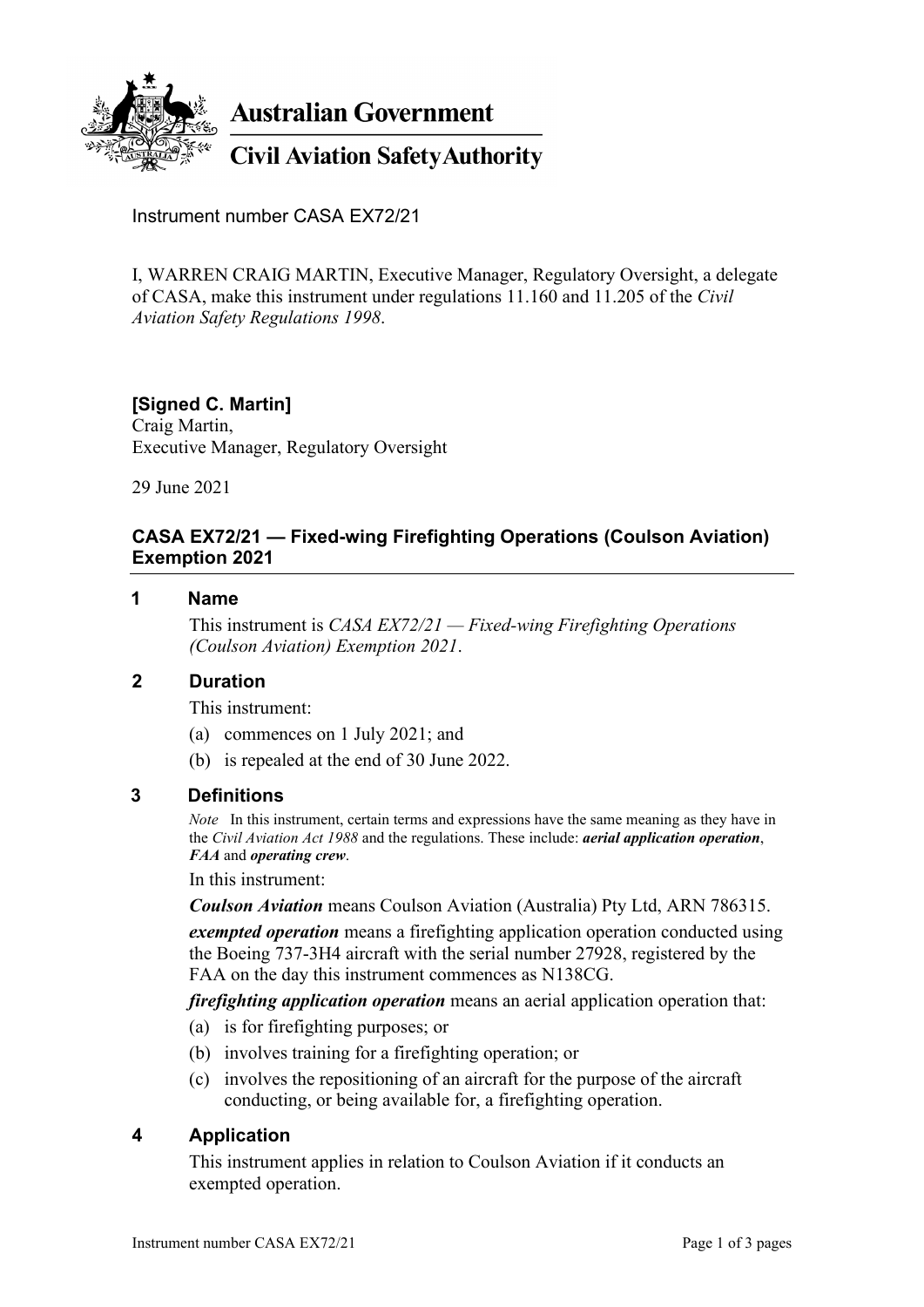## **5 Exemptions**

- (1) Coulson Aviation is exempt from compliance with regulations 137.025 and 137.235, and subregulation 137.240 (2), of CASR in relation to an exempted operation.
- (2) The pilot in command of the aircraft is exempt from compliance with regulation 137.025 of CASR in relation to an exempted operation.
- (3) The exemption in subsection (1) is subject to the conditions in sections 6 and 7.

## **6 Conditions — operating crew requirements**

- (1) Coulson Aviation must not commence an exempted operation unless it has ensured that its chief pilot has:
	- (a) verified that each member of the operating crew of the aircraft:
		- (i) complies with the condition in subsection (3); and
		- (ii) has been given a copy of this instrument; and
	- (b) sighted and verified the currency of the following documents for each member of the operating crew:
		- (i) licence;
		- (ii) endorsements and ratings for the aircraft that are required for the operation;
		- (iii) medical certificate;
		- (iv) evidence of compliance with the annual proficiency check requirement mentioned in paragraph (3) (c).
- (2) Coulson Aviation must not permit a person to act as a member of the operating crew for an exempted operation unless a CASA Certificate Team Manager or a CASA Flying Operations Inspector has:
	- (a) sighted the documents mentioned in paragraph (1) (b) for each member of the operating crew; and
	- (b) documented the currency of the documents for the period covering the exempted operation.
- (3) Coulson Aviation must not permit a person to be a member of the operating crew for an exempted operation unless the person:
	- (a) holds the FAA authorisations, and meets the minimum experience requirements, that would be required for the crew member if the operation were to be conducted by Coulson Aviation (USA) Inc. in the United States of America; and
	- (b) has undergone additional training (if any) that would be required to permit the crew member to perform their duties, in the United States of America, in operations in the nature of the exempted operation; and
	- (c) has satisfied the FAA annual proficiency check requirements for the duties performed on the aircraft for the exempted operation; and
	- (d) is familiar with the crew member's obligations under the *Civil Aviation Act 1988* in relation to the exempted operation.

*Note* Those obligations include the requirements under CAR and CASR. The pilot in command of an aircraft engaged in aerial application operations has particular obligations in relation to the safety of the aircraft and its occupants under regulation 224 of CAR, and the carriage of passengers in an aerial application operation under regulation 137.135 of CASR.